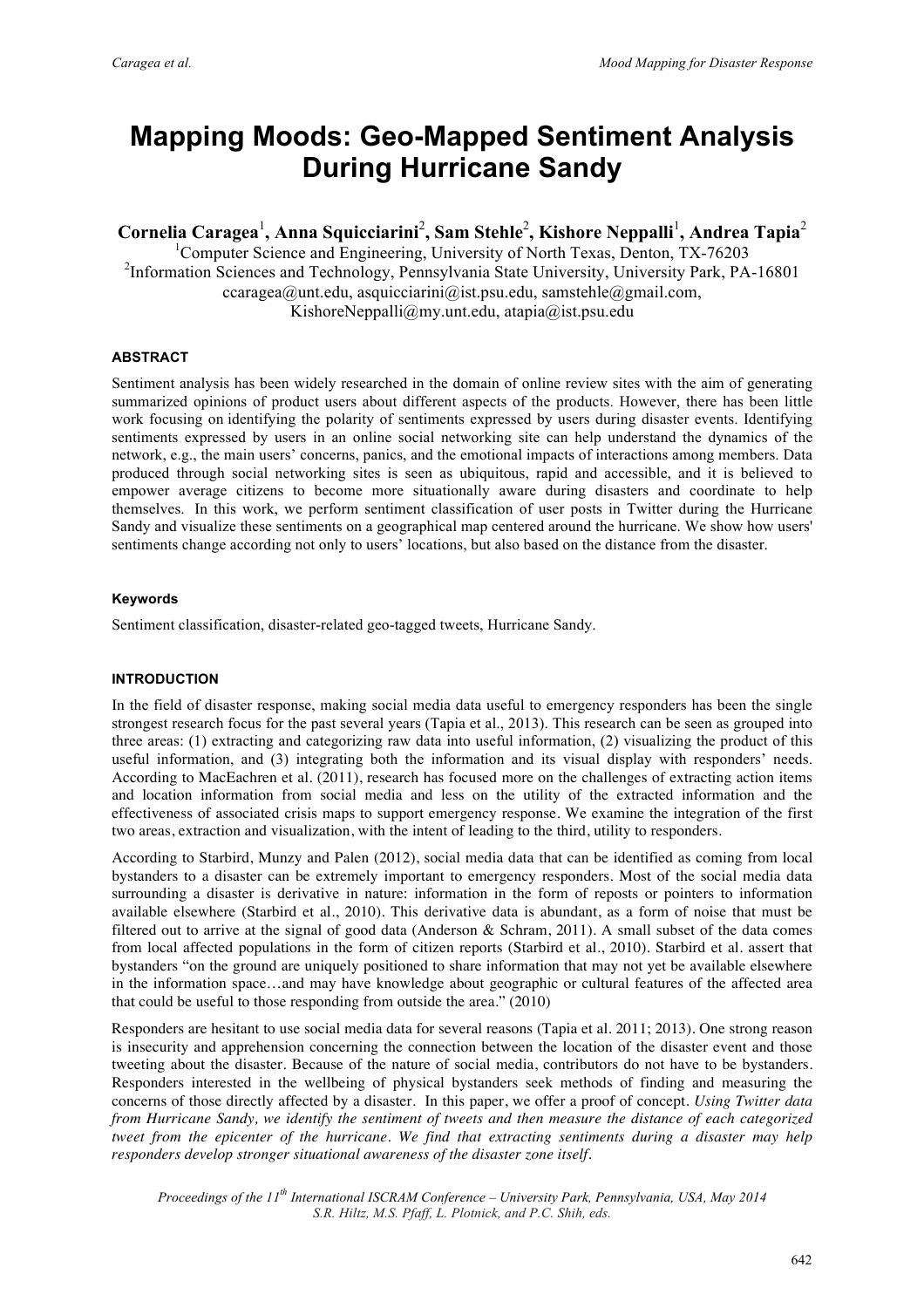Much has been written concerning the value of using messaging and micro-blogged data from crowds of nonprofessional participants during disasters. Often referred to as micro-blogging, the practice of average citizens reporting on activities "on-the-ground" during a disaster is seen as increasingly valuable (Palen, Vieweg, Liu & Hughes, 2009; Sutton, Palen & Shklovski, 2008; Terpstra, 2012). The utility of this information has been enhanced by the creation of crisis maps based on location data extracted from social media communications (Liu & Palen, 2010; MacEachren et al., 2011).

Mapping crowd-sourced information in disaster response gained wide-scale media attention during the 2010 Haiti earthquake (Starbird, 2011), with several challenges involved in mapping crowd-sourced communications, including the extraction of accurate location information, and the application of useful and usable cartographic representations to visually support situational awareness in crises (McClendon & Robinson, 2012). This occurs due to the need to display large volumes of data, while avoiding information overload (McClendon & Robinson, 2012), which is complicated further by the fact that potential users of crisis maps will have different expectations influenced by their social and physical relation to the crisis event (Liu & Palen, 2010). According to McClendon & Robinson (2012), "Mapping social media content provides a way to gather and visualize information from what can arguably be considered the true first responders - the affected citizens who are the first to assess the situation and request assistance through social media…Future research must focus on applications that go beyond basic crowd-sourcing to develop information collections, analytical tools, coordination of communications, and mapping visualization to support all phases of disaster management."

The online sharing of information, opinions and sentiments has resulted in the generation of a huge amount of user-generated data during disaster-related events. Analyzing these data can help understand the dynamics of the network, e.g., the main users' concerns and panics, and the emotional impacts of interactions among users. In addition, this analysis can help obtain a holistic view about the general mood and the situation on the ground. Despite the evidence of its strong value to those experiencing the disaster and those seeking information concerning the disaster, there has not been much uptake of message data by large-scale, disaster response organizations (Tapia et al. 2011). Real-time message data being contributed by those affected by a disaster has not been incorporated into established mechanisms for organizational decision-making (Tapia et al. 2011). Through this research, we seek to find mechanisms to *automatically* classify the sentiment of users' Twitter posts during the Hurricane Sandy. Specifically, we formulate the problem as a classification problem and use supervised machine learning approaches to classify a post (or tweet) into one of the following classes: *positive*, *negative* or *neutral*, based on the polarity of the emotion expressed in the tweet. Table 1 shows examples of tweets extracted from our Hurricane Sandy dataset. These tweets are annotated as positive, negative, and neutral. The user names are replaced with a generic name.

The sentiment classification of tweets faces many challenges including dealing with very short texts, e.g., a tweet is at most 140 characters in length, and dealing with unstructured text and noisy user input, e.g., tweets contain many misspellings, *"ole"* instead of *"old"*, or acronyms, *"smh"* (as can be seen from Table 1, examples 1 and 3, respectively). In this paper, to detect the sentiment of tweets, we propose to use a combination of *bag of word* and *sentiment features* such as emoticons, acronyms, and polarity clues, as the feature representation provided as input to machine learning algorithms. Furthermore, in order to understand the general mood during the Hurricane Sandy, we perform a geo-mapped sentiment analysis: we first identify all geo-tagged tweets in our collection and label each of these tweets using our disaster-trained classifiers. We then associate the sentiments of tweets with their geo-locations. We show how users' sentiments change according not only to the locations of the users, but also based on the relative distance from the disaster.

| Tweet                                                                                                | Sentiment |
|------------------------------------------------------------------------------------------------------|-----------|
| 1. "RT @User1: During this hurricane we are all going to reunite on Xbox like the good<br>ole days." | Positive  |
| 2. " $RT$ @User2: It doesnt look like a hurricane is coming."                                        | Neutral   |
| 3. "User3: I got a feeling that #Sandy is about to screw up my work schedule for the week<br>:(smh"  | Negative  |

**Table 1. Examples of tweets from the Hurricane Sandy labeled as positive, negative and neutral.**

The rest of the paper is organized as follows: Section 2 discusses the related work, Section 3 describes our methodology and the features extraction; Section 4 provides experimental design and results, and Section 5 concludes the paper with a summary and discussion.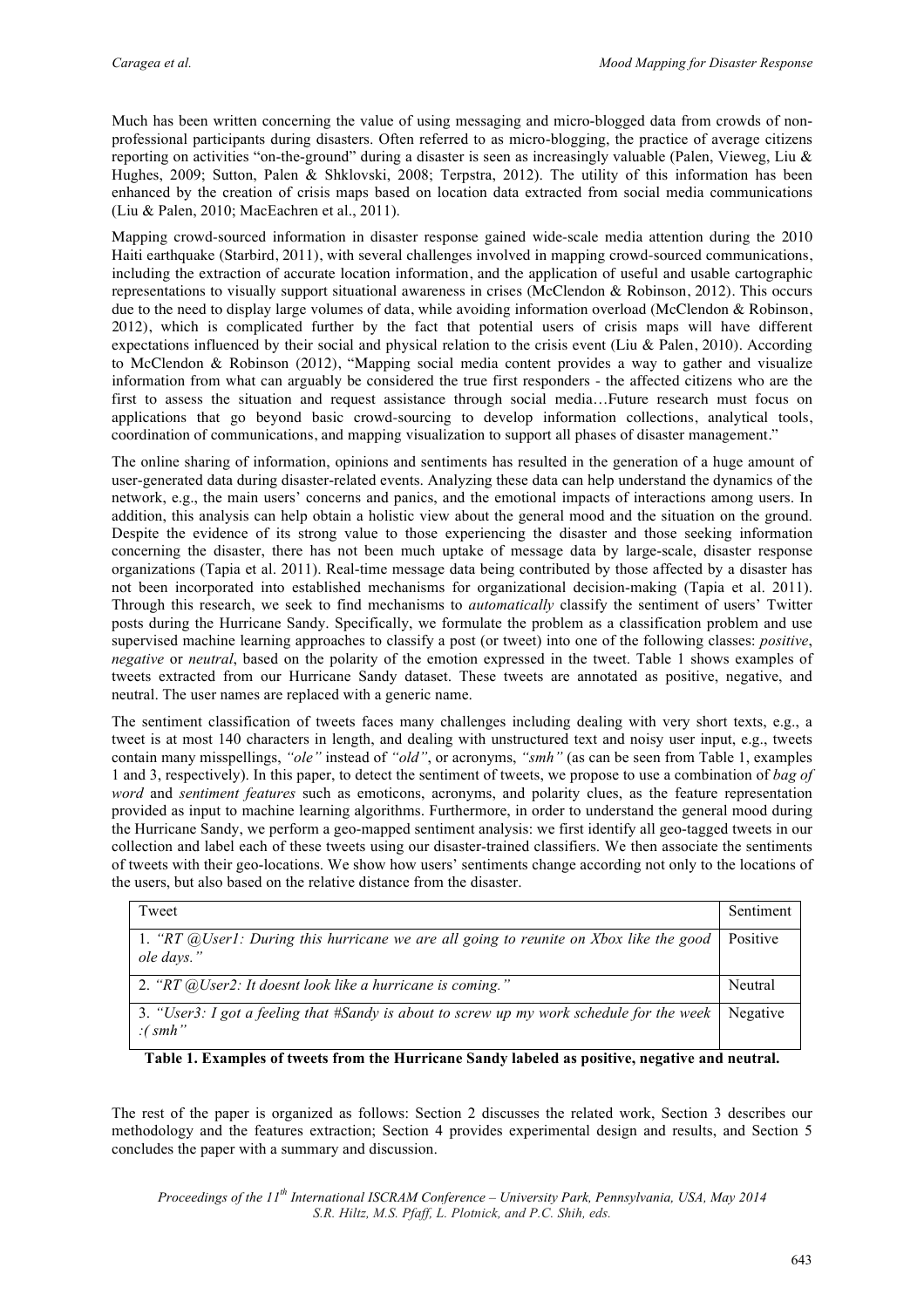# **RELATED WORK**

## **The Use of Micro-blogged Data in Disaster Response**

Researchers have demonstrated the power of crowdsourcing on the diffusion of news-related information (Kwak et al., 2010; Lerman & Ghosh, 2010). Media crowd-sourcing has been under the lens of researchers with regards to its use in disasters and other high profile events (Hui et al., 2012). The American Red Cross and Dell have launched a new Digital Operations Center, the first social media-based operation devoted to humanitarian relief, demonstrating the growing importance of social media in emergency situations (http://content.dell.com/us/en/corp/d/secure/2012-03-07-dell-red-cross-digital-operations-center).

There are numerous challenges while considering the use of Twitter data, including issues of reliability, quantification of performance, deception, focus of attention, and translation of reported observations/inferences into a form that can be used to combine with other information. Using Twitter feeds as information sources during a large-scale event is highly problematic for several reasons, including the inability to verify either the person or the information that the person posts (Hughes et al., 2009; Mendoza et al., 2010; Starbird et al., 2010; Tapia et al., 2011). One problem became apparent during the Haiti earthquake when thousands of volunteers from around the world attempted to provide responders with mapping capabilities, translation services, people and resource allocation, all via Short Messaging Service (SMS) at a distance (Portsea, 2011). Despite the good will of field staff, their institutions' policies and procedures were never designed to incorporate data from outside their networks, especially at such an overwhelming flow. In addition, the organizations did not have the technical staff, or the analytical tools, to turn the flow of data into actionable knowledge (Portsea, 2011). Still, researchers are optimistic about the value of potential information provided, that issues surrounding trustworthiness can be reasonably resolved (Palen et al., 2009; Starbird et al., 2010). While not optimized to current expectations of speed, efficiency and knowledge, these mechanisms have been successful at bringing rescue, relief and recovery to millions (Walton et al., 2011).

## **Crowdsourcing Early Warning for Crises**

The United Nations Office for Coordination of Humanitarian Affairs finds that slowly unfolding emergencies can be mitigated by early response (see http://reliefweb.int/sites/reliefweb.int/files/resources/report 36.pdf). If preparedness, early warning and early response systems are fully functioning, coordinated and integrated, the longer lead time means the humanitarian community can step in early enough to reduce human suffering and help prevent the downward spiral of increased vulnerability to future hazards. Hurricane warning time varies from weeks to hours. Public warnings that offer even seconds have the potential to save lives.

Several scholars have recently turned to social media, Twitter in particular, to test the potential for Twitter to act in some manner as an early warning system. An important common characteristic concerning Twitter as an early warning system is its real-time nature (Sakaki et al., 2010). Machine learning and natural language processing have made great leaps in extracting, processing and classifying micro-blogged feeds. For example, Sakaki et al. (2010) used machine-learning techniques to detect earthquakes in Japan using Twitter data. They designed a model to build an autonomous earthquake reporting system in Japan using twitter users as sensors. Mendoza et al. (2010) studied the propagation of rumors and misinformation from the Chilean earthquake using only a small set of cases. Castillo et al. (2011) analyzed information credibility in Twitter. Specifically, they developed automatic methods to assess the credibility of tweets related to specific topics or events (although not restricted to disaster events), using features extracted from users' posting behavior and tweets' social context. Castillo et al. tried to model whether end-users would believe the information reported in Twitter to be true or not, but they were not concerned with the detection of sentiment in tweets. Caragea et al. (2011) used text classification approaches to build models for the classification of short text messages from the Haiti earthquake

into classes representing people's most urgent needs so that NGOs, relief workers, people in Haiti, and their friends and families can easily access them.

There have been very few works on identifying the polarity of sentiments expressed by users in social networking sites during disaster-related events. Nagy & Stamberger (2012) focused on sentiment detection in Twitter during the San Bruno, California gas explosion and fires from 09/2010. They used SentiWordNet to identify the basic sentiment of a tweet, together with dictionaries of emoticons and out of vocabulary words, and a sentiment-based dictionary. Schulz et al. (2013) proposed a fine-grained sentiment analysis to detect crisis related micro-posts and showed significant success in filtering out irrelevant information. The authors focused on the classification of human emotions into seven classes: anger, disgust, fear, happiness, sadness, and surprise.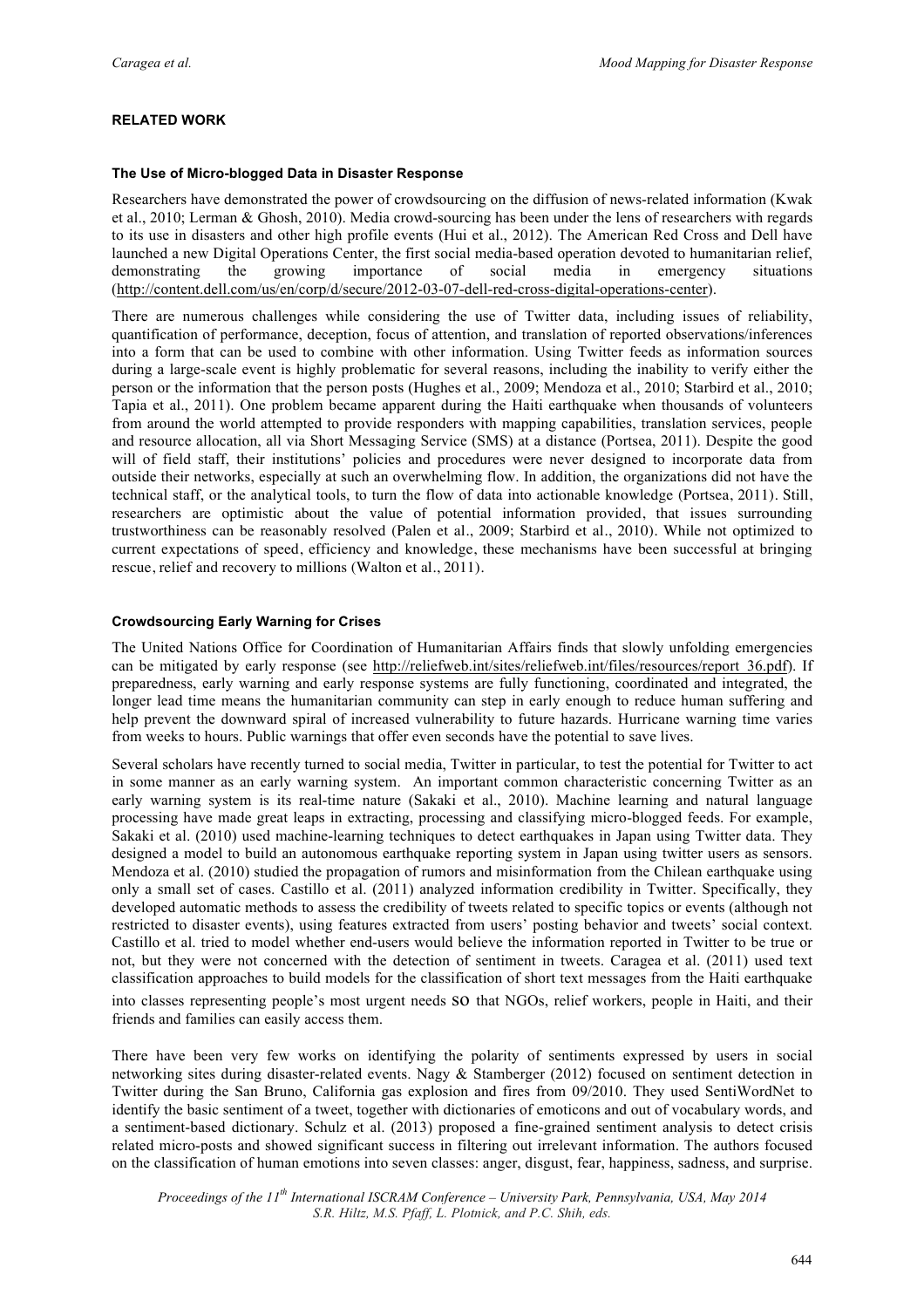As features, they used bag of words, part of speech tags, character n-grams (for  $n=3$ , 4), emoticons, and sentiment-based words compiled from the AFINN word list and SentiWordNet. Schulz et al. (2013) evaluated their models on tweets related to the Hurricane Sandy from October 2012. Mandel et al. (2012) performed a demographic sentiment analysis using Twitter data during Hurricane Irene.

In contrast to these works, we focus on the sentiment classification of tweets from the Hurricane Sandy into one of the three classes: positive, negative and neutral, and associate the sentiment of a tweet with its geo-location in order to obtain a holistic view of the general mood and the situation "on the ground" during the hurricane.

## **PROBLEM CHARACTERIZATION**

The supervised learning problem can be formally defined as follows. Given: (i) an *independent and identically distributed* (*iid*) dataset *D* of labeled examples  $(\mathbf{x}_i, y_i)_{i=1,\dots,l}$ ,  $\mathbf{x}_i \in \mathcal{X}$  and  $y_i \in \mathcal{Y}$ , where  $\mathcal{X}$  denotes a vocabulary of words and *Y* is the set of all possible class labels; (ii) a hypothesis class  $H$  representing the set of all possible hypotheses that can be learned; and (iii) a performance criterion *P* (e.g., accuracy). A learning algorithm *L* outputs a hypothesis  $h \in \mathcal{H}$  (i.e., a classifier) that optimizes *P*. During classification, the task of *h* is to assign a new example  $\mathbf{x}_{test}$  to a class label  $y \in \mathcal{Y}$ . In our case, examples are tweets posted during Hurricane Sandy. These tweets are labeled as positive, negative or neutral, based on the polarity of the emotion expressed in each tweet.

Next, we describe our features used as input to machine learning algorithms. We divide these features into two types: unigrams and sentiment features (polarity clues, emoticons, Internet acronyms, punctuation, and SentiStrength).

**Unigrams:** This approach is widely used in sentiment classification tasks (McDonald et al., 2007; Pang et al., 2002). Each tweet is drawn from a multinomial distribution of words from a vocabulary, and the number of independent trials is equal to the length of the tweet. For unigrams, we consider frequency counts of words as features. We performed stemming, stop-word removal, and punctuation removal.

**Polarity Clues:** These are the words in a tweet that express the polarity of opinions/emotions. They are good indicators for calculating the sentiment of a given text. We extract three features: PosDensity, NegDensity and PosVsNegDensity from each tweet. PosDensity is the number of positive polarity clues (positive words) normalized by the number of words in the tweet. Similarly, we compute NegDensity for the negative polarity clues. PosVsNegDensity is the number of positive per negative polarity clues, calculated as (PosDensity+1)/(NegDensity+1). We used a list of positive and negative words created by Hu & Liu (2004). We turned a negated positive word into a negative word and a negated negative word into a positive word.

**Emoticons:** In online interactions, emoticons such as ":)" and ":(" are widely used to express emotional states. Each tweet is checked for emoticons by looking up an emoticon dictionary built from Wikipedia. If a match of the emoticon pattern is found, then the value for this feature is 1. Otherwise, the feature value is 0.

**Internet Acronyms:** In Twitter, acronyms are fairly common since the length of a tweet is restricted to 140 characters. For example, *lol* is used for *laughing out loudly*. We calculated positive and negative acronym counts by using positive and negative dictionaries and used them as features. We collected commonly used Internet acronyms and constructed positive and negative dictionaries.

**Punctuation:** In online interactions, punctuation shows intensity of emotions. For example, "I hate this!" and "I hate this!!!!!!!!!!!" represent different means of writing the same text, but with different intensities of emotion. Most commonly used punctuation marks are exclamation mark –  $'$ !' and question mark – '?'. We extracted exclamation and question marks from tweets and used their counts as features.

SentiStrength: The sentiment strength of a tweet is calculated with the SentiStrength algorithm<sup>1</sup>. SentiStrength is a tool designed for short informal text in online social media. For a tweet, the algorithm computes a positive and a negative sentiment score. These scores are used as features in our model.

#### **EXPERIMENTS AND RESULTS**

 $\overline{a}$ 

**Sandy Twitter data.** The data used in our experiments is collected from Twitter during the disastrous Hurricane Sandy. Specifically, the dataset contains 12,933,053 tweets crawled between 10-26-2012 and 11-12-2012. Among these tweets, 4,818,318 have links to external sources, 6,095,524 are retweets and 622,664 contain

<sup>&</sup>lt;sup>1</sup> SentiStrength is available at http://sentistrength.wlv.ac.uk/

*Proceedings of the 11th International ISCRAM Conference – University Park, Pennsylvania, USA, May 2014 S.R. Hiltz, M.S. Pfaff, L. Plotnick, and P.C. Shih, eds.*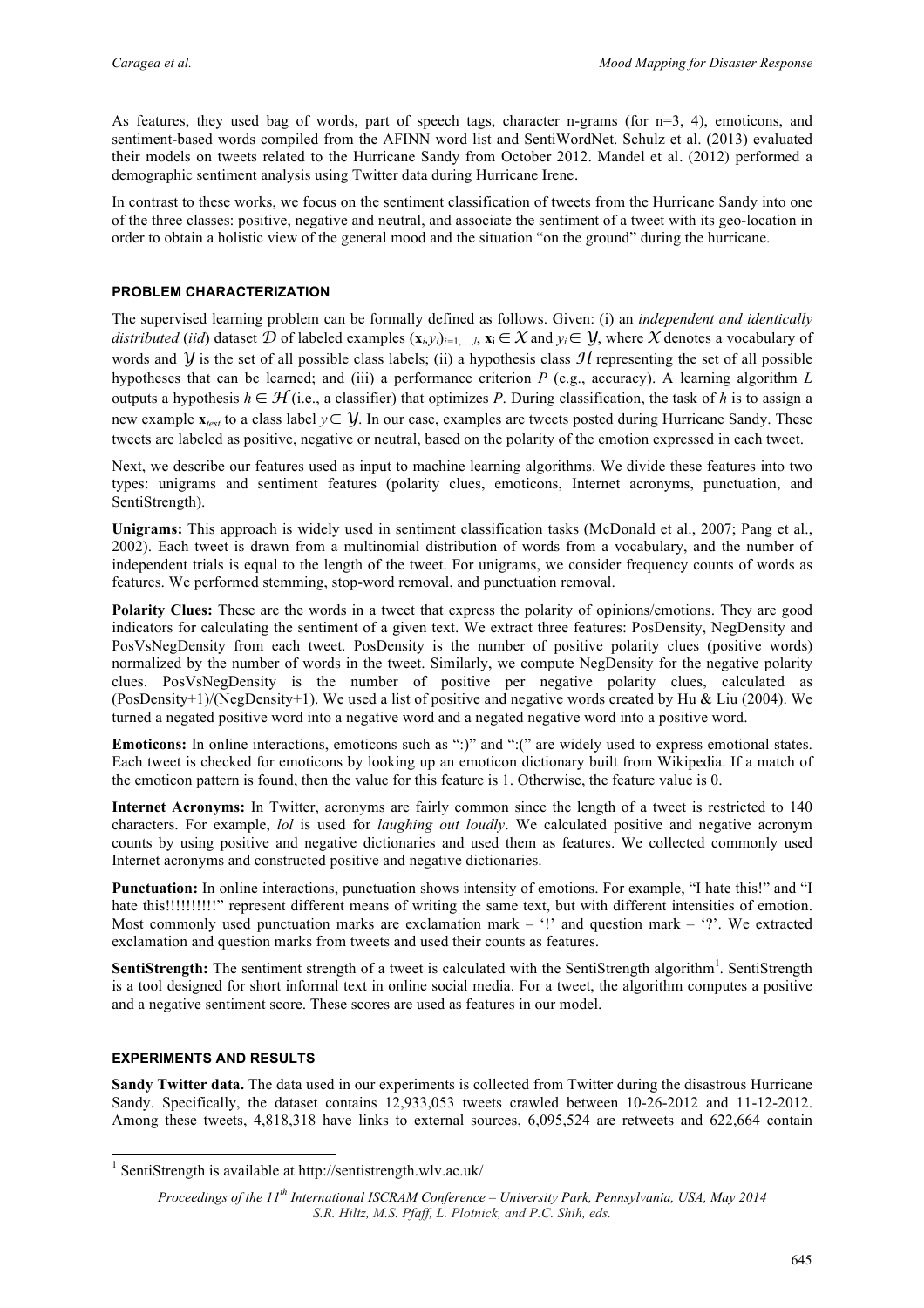emoticons. We randomly sampled a subset of 602 tweets from the crawled data and asked three annotators (volunteers from our research labs) to label the 602 tweets as positive, negative and neutral. After the annotation process, we had 249 positive examples, 216 negative examples and 137 neutral examples.

**Experimental Design:** We treat our three-class classification problem as two binary classification problems as follows: first, we classify tweets as *polar* vs. *neutral* using the SentiStrength algorithm. The algorithm returns two sentiment scores for a given English short text: a positive score ranging from 1 to 5 and a negative score ranging from -5 to -1. A tweet with +1 and -1 scores is labeled as neutral; otherwise, it is labeled as polar. Second, we classify polar tweets as *positive* vs. *negative* using two machine-learning classifiers, i.e., Naïve Bayes and Support Vector Machine (SVM) classifiers trained on three types of features: unigrams, sentimentbased features, and their combination. We report the average classification accuracy obtained in 10-fold crossvalidation experiments.

For SVM, given a set of labeled inputs  $(\mathbf{x}_i, y_i)_{i=1,\dots,l}$ ,  $\mathbf{x}_i \in \mathbb{R}^d$  and  $y_i \in \{-1, +1\}$ , learning an SVM is equivalent to learning a decision function  $f(x)$  whose sign represents the class assigned to an input **x**. This can be achieved by solving a quadratic optimization problem. During classification, an unlabeled input **x***test* is classified based on the sign of the decision function,  $sign(f(\mathbf{x}_{test}))$  (i.e., if  $f(\mathbf{x}_{test})>0$ , then  $\mathbf{x}_{test}$  is assigned to the positive class; otherwise,  $\mathbf{x}_{\text{test}}$  is assigned to the negative class). In experiments, we used SVM with a linear kernel. In the case of linear SVM, when the training data is separable, it is possible to find linear decision functions  $f(x)$  that accurately discriminate between positive and negative labeled inputs. When the training data is non-separable, the linear SVM does not find a feasible solution. In this case, an extra cost for errors can be assigned by introducing a set of positive slack variables ξi, *i=1,*...*,l* in the constraints of the optimization problem, where ξ<sup>i</sup> measure the extent to which constraints are violated. SVM selects the decision function that minimizes  $\|\mathbf{w}\|^2/2 + C \cdot \sum \xi_i$ , where **w** is the parameter vector and C is a user parameter. The larger the value of C, the higher the penalty assigned to errors. We experimented with different values for  $C = 0.1, 0.5, 0.75, 1.0$ .

*The Baseline Approach:* For the positive vs. negative classification task, we used the SentiStrength algorithm as a strong baseline. For each of the 465 polar tweets in our labeled dataset, we generated positive and negative scores using SentiStrength, and used the two scores directly as rules for making inference about the sentiment of a tweet. Again, a score of  $+1$  and  $-1$  implies that the text is neutral. We say that a text is positive if its positive sentiment score is greater than its negative sentiment score. A similar rule is used for inferring negative sentiment. For example, a score of +3 and -2 implies positive polarity and a score of +2 and -3 implies negative polarity. If both scores are equal for a tweet (e.g.,  $+4$  and  $-4$ ), we assigned the tweet to both classes. Applying this scheme on the 465 annotated tweets, we obtained an accuracy of 59.13%.

**Results:** Table 2 shows the results of the comparison of different classifiers, Naïve Bayes and SVM (C= 0.1,0.5,0.75,1.0), trained using three feature types: unigrams, sentiment-based features, and their combination. As can be seen from the table, all classifiers trained using the combination of unigrams and sentiment-based features outperform classifiers trained using unigrams and sentiment-based features alone. This suggests that the two sets of features complement each other, e.g., the presence of emoticons boosts unigrams, and the presence of words not existent in the positive and negative dictionaries boosts sentiment-based features.

| <b>Feature type</b> | <b>Naïve Bayes</b> | $SVM C=0.1$ | $SVM C=0.5$ | SVM $C=0.75$ | $SVM C=1$ |
|---------------------|--------------------|-------------|-------------|--------------|-----------|
| Sentiment-based     | 68.60              | 67.95       | 67.52       | 67.09        | 67.09     |
| Unigrams            | 71.82              | 72.25       | 72.04       | 70.10        | 68.60     |
| Combination         | 73.33              | 75.91       | 73.54       | 72.47        | 71.61     |

**Table 2. Performance of Naïve Bayes and SVM for sentiment classification using various feature types.** 

The performance of SVM keeps decreasing as we increase the value of the parameter C. This suggests that the higher the value of C, the less errors are allowed on the training set, which causes the models to overfit, and hence, to result in poor performance on the test set. SVM (C=0.1) achieves 75.91% accuracy using the combination of features as compared to  $67.95\%$  and  $72.25\%$  accuracy of SVM (C=0.1) using sentiment-based features and unigrams, respectively, and as compared with 59.13% accuracy achieved by SentiStrength. A naïve approach that classifies all tweets in the majority class achieves 53.54% accuracy, which is much worse than that of SVM  $(C=0.1)$ .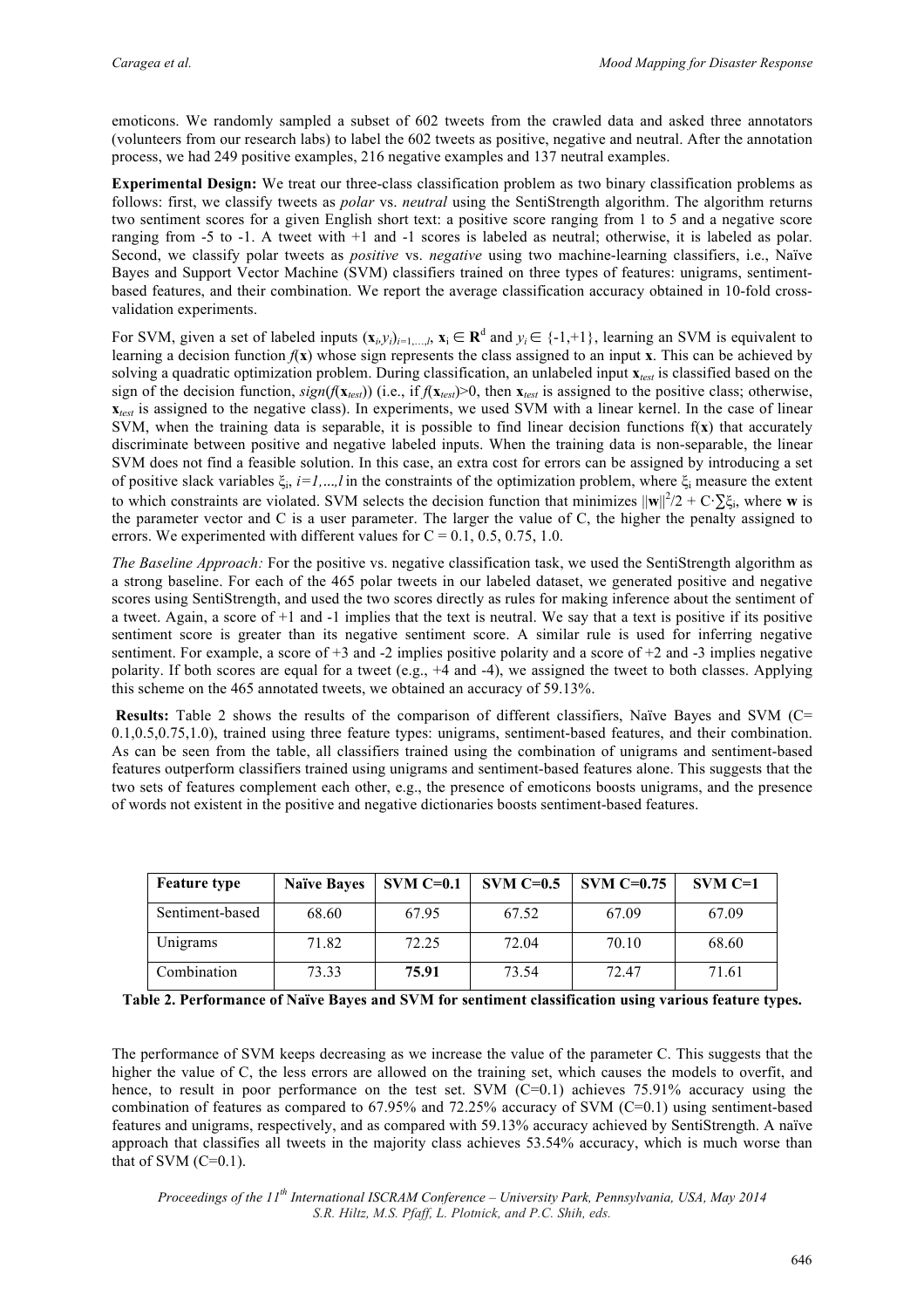**Labeling the Set of Unlabeled Geo-Tagged Tweets.** In order to associate the sentiment of tweets with their geo-locations, we extracted the set of geo-tagged tweets from our collection. We then used the SentiStrength to identify the neutral tweets (those for which SentiStrength returns +1 and -1 scores). Finally, we used our best performing classifier, i.e., SVM  $(C=0.1)$  with the combined features to label the remaining tweets as positive and negative (i.e., the tweets with SentiStrength scores different from +1 and -1).

In order to understand the general mood during the Hurricane Sandy, we performed a geo-mapped sentiment analysis, which we discuss in the next section.

## **GEO-TAGGED TWEETS SENTIMENT ANALYSIS**

Although Hurricane Sandy had a physical impact that was regionally limited, the storm affected people in locations far away from the east coast of the United States. This is reflected in the global extent of geo-located tweets on the topic of Sandy. Regardless, in a disaster scenario of this magnitude, where the topic of the tweet is geographically specific and its physical impact isolated, spatial proximity to the event understandably has an impact on the credibility of the tweeted information (Thomson et al., 2012). Temporal distance similarly impacts the tendency of a Twitter user to disseminate information about an emergency event (Sakaki 2013). In this section, we use the geographic representation and cluster measures to examine spatial and temporal variation of Twitter data with respect to Hurricane Sandy.

Given a dataset of tweets related to Sandy, we rely primarily on clustering methods to understand the spatial arrangement of geo-located tweets to avoid the stationarity of large population centers. Although tweets contain detailed temporal information, we aggregated them to the daily scale because of the effect of global time zones. We represent the spatial extent of Sandy using the National Oceanic and Atmospheric Association's (NOAA) National Hurricane Center 34-knot (NOAA's threshold for tropical storm classification) windspeed approximation between October 26 and October 29, 2012 – the day the storm's threshold made landfall in New Jersey. After making landfall and dissipating in strength, we approximate the extent of the storm with buffers of decreasing diameter through October 31 around the best-track of the storm's center provided by NOAA (National Weather Service 2013). Visual comparison of maps generated with this data and measures of the clustering tendency of tweets around Sandy's landfall point reinforce the hypothesis that Twitter users tweet about a developing disaster with greater proximity, reaching a peak of concentration during and at the location of the disaster's impact (Thomson et al., 2012).

We first visually examined the spatial arrangement of tweets. Observing the movement of the geographic mean center reveals the hemispheric shifts in Twitter use during the course of Sandy's development, landfall, and dissipation. The point at the mean center moves from a location more central to the area which Sandy impacted (the US east coast) to a more northern location following the onset of the storm as tweets around the globe pull the center of the cluster away. A one standard deviation ellipse surrounding the geographic center also shows a similar trend in the contraction and subsequent expansion of its diameter (Figure 1). This finding supports the use of social media in disaster management scenarios as individuals are much more likely to share information via Twitter about a disaster while and where it is occurring.

Following the visual analysis, we conducted a statistical measure of the clustering tendency of Tweets based on their proximity to the point where Sandy made landfall. We evaluate the distance between each tweet and Sandy's landfall point then plot them based on the number of tweets that fall within predefined radii around that point. The positive skewness of the resulting histograms signify a minimal distance between Tweets and the landfall point, and indicate an extreme tendency to cluster. Observing the histograms over time reinforces our visual analysis that Twitter users tweet about Hurricane Sandy with great proximity to it, increasing to a maximum during the storm's maximum impact, then quickly to a less clustered, global dispersion (Figures 2 and 3). Additionally, positive and negative sentiments expressed in tweets about Hurricane Sandy have unique patterns. Both positive and negative sentiment generally follow the trend of increasing clustering tendency to the point of Sandy's maximum impact and dispersion on the following days. However, negative sentiment tweets consistently cluster in closer proximity to Hurricane Sandy (Figure 4).

While sentiment alone cannot make social media information actionable for disaster responders, expressions of concern for others and notification of infrastructure failure, for example, present situations of negativity and potentially a cry for help. Furthermore, we have demonstrated that there is a spatial arrangement of positive/negative sentiment tweets. The arrangement indicates that sentimental expression is significant for the social and spatial environment of a disaster, and therefore for generating actionable information.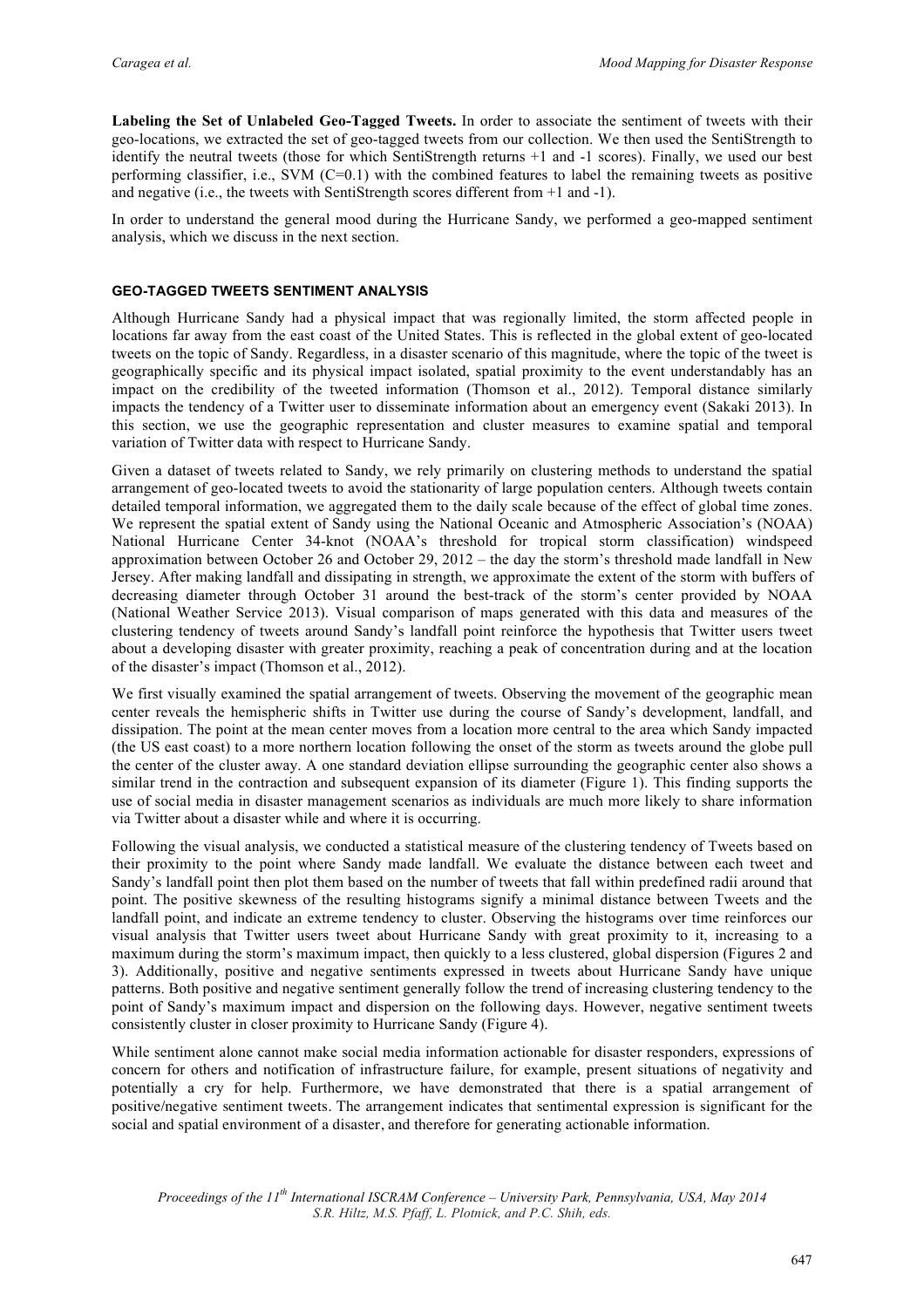

**Figure 1. Maps of Positive, Neutral, and Negative Tweets at global and regional scale. The varying size and position of the standard deviational ellipse and mean center, respectively, are consistent with clustering measures. Maps are shown in the Robinson projection. All distance calculations are done in an azimuthal equidistant projection centered on Sandy's landfall point. The maps are drawn using ArcGIS (http://www.esri.com/software/arcgis).**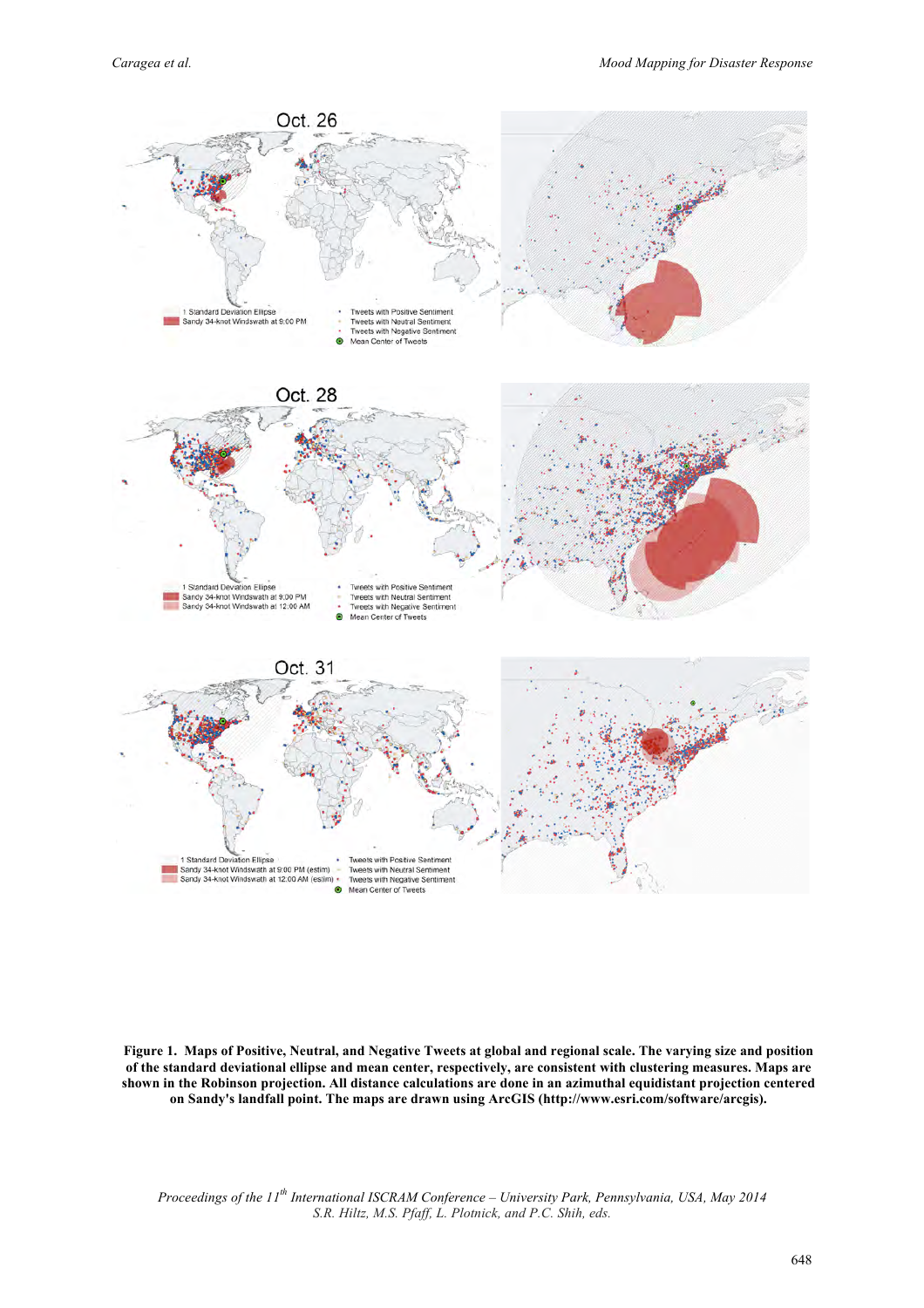





**Figure 3. Histogram of October 28. The extreme positive skewness indicates short distances between each Tweet and the point where Hurricane Sandy made landfall.**



**Figure 4: Positive vs. negative skewness as a function of time. Negative sentiment is expressed.**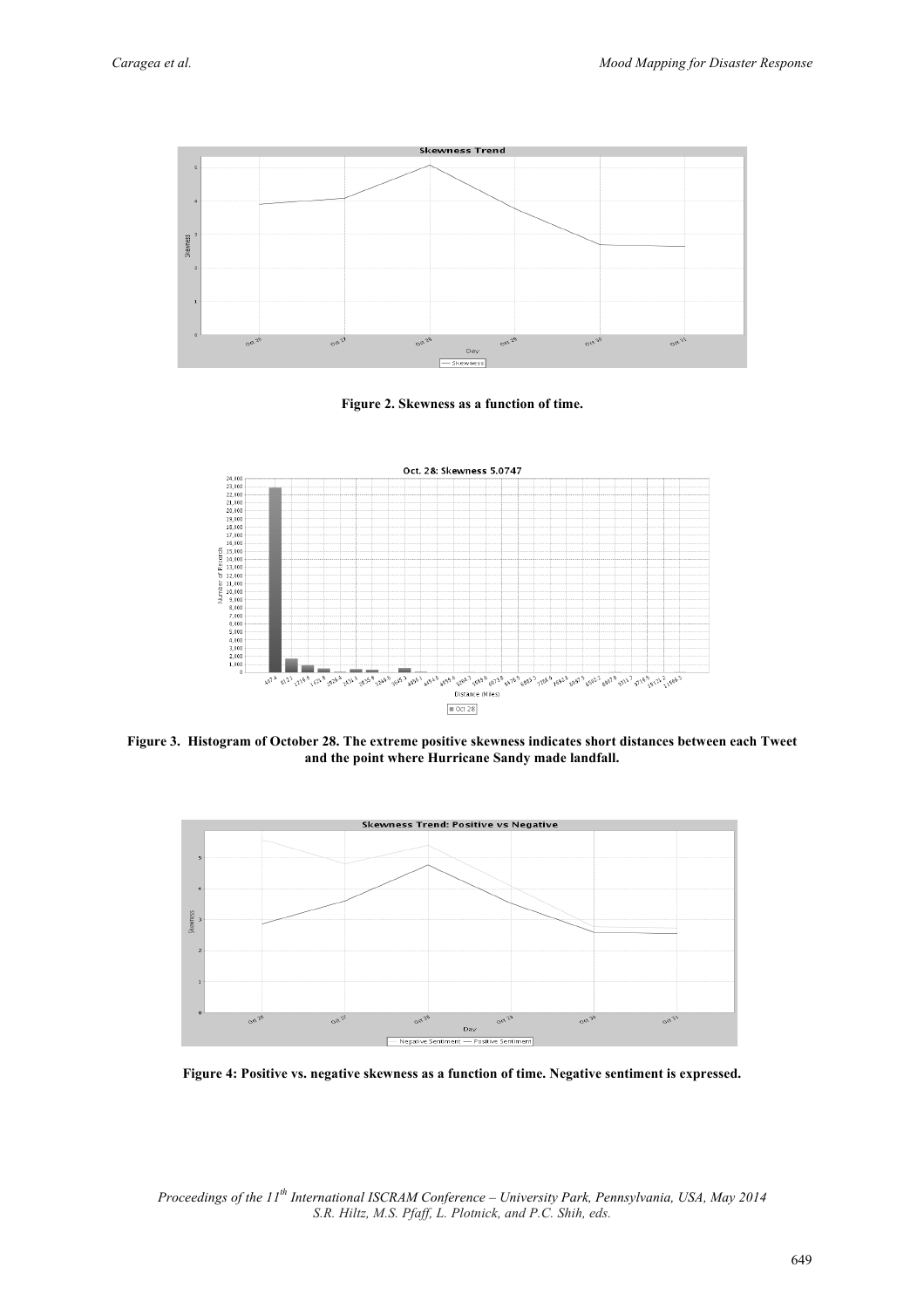## **SUMMARY AND DISCUSSION**

We performed sentiment classification of user posts in Twitter during the Hurricane Sandy and visualize these sentiments on a geographical map centered around the hurricane. We show how users' sentiments change according not only to the locations of users, but also based on the relative distance from the disaster.

Through previous research, we found that data gleaned from social media contributions have both significant value to emergency responders and are difficult to use. Responders seek an enhanced operational picture during any disaster, which grants them better situational awareness. Key to this is not only understanding the impact of the disaster on people and property, but also the actions and movements and response of the affected populations. Affected populations do not simply receive a disaster, they are often the first responders. They evacuate. They protect themselves and neighbors. They intervene in dangerous situations. They assist responders directly. Affected populations are dynamic elements of any response. To obtain a true awareness of a disaster, official responders must have an operational picture that includes the actions of the affected population.

There are probably many methods at gaining additional awareness of the affected population, some traditional and some using new techniques. In this paper, we offer one such new technique. We find that social media is a rich source of data surrounding a disaster event. Leading up to, during and after a disaster more and more people turn to social media to describe their experiences, express their needs, and communicate with other affected persons. This online discussion is a rich trove of information that could possibly inform responders, if made actionable. There are several reasons that this data is not yet seen as fully actionable including the sheer amount of data, the inability to sort and categorize the data into useful types, and the inability to fully trust data or unknown sources. One additional strong reason that the data is not currently used to its full potential is a lack of connection between the location of the disaster event and those tweeting about the disaster. Because of the nature of social media, contributors do not have to be bystanders. Responders interested in the wellbeing of physical bystanders seek methods of finding and measuring the concerns of those directly affected by a disaster.

The strongest contribution of this paper is a proof of concept. Using Twitter data from Hurricane Sandy we identify the sentiment of tweets and then measure the distance of each categorized tweet form the epicenter of the hurricane. Currently, responders can track weather data to know where a hurricane hits an affected population, but they cannot know in real time the effect that disaster is having on the population. They often ask, "How bad is it out there?" Traditionally, they rely on either eyewitness accounts after the fact from survivors, or eyewitness information offered in real time by those who are able to make phone calls. Our model can be integrated into systems that can help response organizations to have a real time map, which displays both the physical disaster and the spikes of intense emotional activity in proximity to the disaster. In time, such systems could pinpoint the joy of having survived a falling tree, the horror of a bridge washing out or the fear of looters in action. Responders might be able to use a future iteration of such a system to provide real time alerts of the emotional status of the affected population. We find that mapping emotional intensity during a disaster may help responders develop stronger situational awareness of the disaster zone itself.

In their 2011 paper, MacEachren et al. argue that extracting and categorizing social media data is where most researchers have focused their energy and those efforts are not enough to change the data into actionable knowledge (MacEachren et al., 2011). It is essential to refocus on the utility of the extracted information and the effectiveness of associated crisis maps to support emergency response. In this paper, we presented a method by which the affected population's response to a disaster might be measured through a sentiment analysis and then mapped in relation to the disaster in space and time. This is one strong step along the path to providing official responders with truly actionable information in real time based on social media data.

#### **ACKNOWLEDGMENTS**

We wish to thank the National Science Foundation for support via EAGER: Collaborative Research: Establishing Trustworthy Citizen-Created Data for Disaster Response and Humanitarian Action. 2013-2014. The views and conclusions contained in this document are those of the authors and should not be interpreted as necessarily representing the official policies, either express or implied, of the National Science Foundation. We also wish to thank our anonymous reviewers for their constructive comments.

#### **REFERENCES**

- 1. Anderson, K., & Schram, A. (2011). Design and Implementation of a Data Analytics Infrastructure In Support of Crisis Informatics Research. ICSE 2011, 21-28 May 2011, Honolulu, Hawaii.
- *Proceedings of the 11th International ISCRAM Conference University Park, Pennsylvania, USA, May 2014* 2. Caragea, C., McNeese, N., Jaiswal, A., Traylor, G., Kim, H.-W., Mitra, P., Wu, D., Tapia, A., Giles, L., Jansen, B., Yen, J. (2011). Classifying Text Messages for the Haiti Earthquake. In: ISCRAM 2011.

*S.R. Hiltz, M.S. Pfaff, L. Plotnick, and P.C. Shih, eds.*